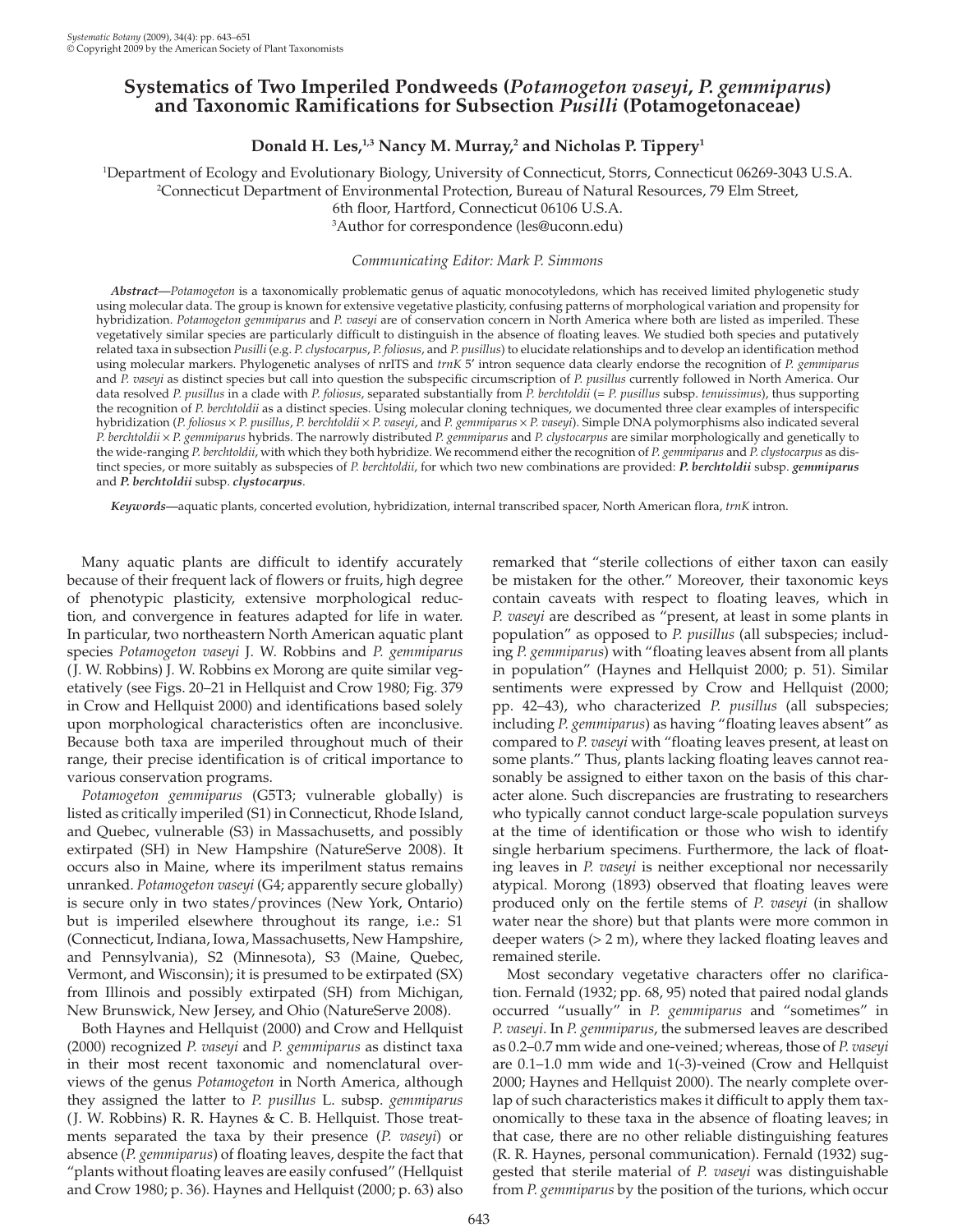on short, diverging axillary branchlets in the former and on more elongate, ascending branchlets in the latter. However, even this potentially informative character is of little use when turions are absent on a specimen.

 The difficulty of identifying these pondweeds is not only problematic but also raises some questions regarding their taxonomic affinity. One possibility is that these taxa are not distinct but represent conspecific variants that differ primarily by the presence or absence of floating leaves. Reports that the two taxa often grow intermixed within a single locality (e.g. Haynes and Hellquist 2000 ) have heightened suspicions in this regard. Hagström (1916) viewed *Potamogeton gemmiparus* and *P. vaseyi* as dissimilar enough to warrant their assignment to different subsections within section *Axillares* Hagstr. (subsection *Pusilli* Graebner and subsection *Javanici* Graebner respectively). Yet, because of their "great resemblance", Hagström (1916; p. 94) regarded *P. gemmiparus* as having originated through hybridization with *P. vaseyi* , a possibility that has been dismissed by most researchers, but one that deserves further evaluation.

 In such instances, analysis of DNA sequence data can provide an effective method for testing hypotheses and has been used successfully to clarify taxonomic questions in other groups of morphologically problematic aquatic plants such as *Aponogeton* (Les et al. 2005), *Callitriche* (Philbrick and Les 2000 ), *Glossostigma* ( Les et al. 2006 ), *Vallisneria* ( Les et al. 2008 ), and even the minute Lemnaceae (Les et al. 2002). Molecular data also have been used effectively to detect and document hybrids in various aquatic plants (Les et al. 2004, 2005; Moody and Les 2002) including *Potamogeton* (Du et al. 2009).

 Although several molecular studies of *Potamogeton* already have been carried out (Iida et al. 2004; Whittall et al. 2004; Lindqvist et al. 2006; Zhang et al. 2008), only that by Lindqvist et al. (2006) included material of *P. vaseyi* and *P. gemmiparus* . In that study, data from the 5S-NTS locus indicated that *P. vaseyi* and *P. gemmiparus* were distinct, but potentially closely related. However, because Lindqvist et al. (2006) analyzed only one locus and a single accession for each of these taxa, the incorporation of additional molecular sequences along with a broader survey of populations is necessary for corroboration. Furthermore, it is likely that much material of these taxa has been misidentified in the past, which underscores the need for more critical evaluation and broader surveys using molecular data analysis.

 In this study we have analyzed DNA sequence data for an expanded survey of North American populations, to evaluate further the distinctness of *P. vaseyi* and *P. gemmiparus,* and to establish effective molecular markers to facilitate their identification. This project was initiated to provide the State of Connecticut Endangered Species Program with a means of clarifying the taxonomic disposition of these two state endangered species. The resulting information should assist agencies in Connecticut and elsewhere with their efforts to conserve these imperiled taxa, update endangered species lists, and make more informed management decisions in issues where either taxon is involved.

## Materials and Methods

 We analyzed a total of 65 accessions of plants that were collected by us, sent to us by colleagues, or retrieved from GenBank (Appendix 1). From subsection *Pusilli* we evaluated 26 accessions of *P. berchtoldii* , two accessions of *P. clystocarpus* (closely related to *P. foliosus* and *P. pusillus* ; Whittall et al. 2004), five accessions of *P. foliosus*, seven accessions of

*P* . *gemmiparus* , and five accessions of *P. pusillus* . From subsection *Javanici* we evaluated 16 accessions of *P. vaseyi* and one accession each of *P. cristatus* and *P. octandrus* . *Potamogeton zosteriformis* and the closely related *P. compressus* (one accession each; both section *Axillares* subsection *Compressi* ) comprised the outgroup for phylogenetic analyses, guided by the results of Lindqvist et al. (2006). Three accessions (identified initially as either *P. pusillus* or *P. vaseyi* ) later were determined to represent several interspecific hybrids. Aside from our own accessions, sequences of closely related taxa were not available from GenBank for *trnK* 5′ intron data, so we rooted the trees in the combined data analysis in accordance with the topology generated by the nrITS data. Voucher specimens for all newly acquired collections were deposited at the University of Connecticut (CONN) herbarium, and associated sequences were accessioned in GenBank under the following series: GQ247388-GQ247521.

 We extracted total genomic DNA from all accessions (fresh plant material) using the CTAB method of Doyle and Doyle (1987) modified as described by Les et al. (2008). The polymerase chain reaction (PCR) was used to amplify the nuclear ribosomal internal transcribed spacer region (nrITS) and the chloroplast (cpDNA) *trnK* 5′ intron for subsequent DNA sequence analysis. Amplification and sequencing followed the methods described in Les et al. (2008), using the following primer sequences for *trnK*: 0801R: 5'-TACTCCTGAAATAGAAGCGG-3'; DL19: 5'-AGTACTCGGCTTTTAAGTGC-3′. For nrITS we used ITS5 and ITS4 as described in Baldwin (1992). All sequences were aligned manually using MacClade 4.06 (Maddison and Maddison 2000). Simple indel coding (Simmons and Ochoterena 2000) was used to codify sequence "gaps" or "indels" (insertions/deletions) in the aligned nrITS DNA data matrix. Aligned sequence and indel data were deposited in TreeBASE (study number S2400).

 The nrITS sequences were carefully screened for polymorphisms and signal degradation as potential indicators of hybridization. Two problematic polymorphic accessions (Mudge Pond, Connecticut; Wilson Pond, Maine) were subcloned using the TOPO TA Cloning® Kit with pCR®2.1-TOPO® Vector (Invitrogen Corporation, Carlsbad, California), and then amplified and sequenced as already described. Another polymorphic sequence (Stark Pond, Minnesota) was "pseudo-cloned", i.e. a large and consistent difference in signal strength between the two competing sets of chromatogram peaks easily allowed us to distinguish each allelic sequence visually, precluding the need for molecular cloning. The cloned nrITS sequences for each accession were grouped according to their similarity to putative parental taxa, and a consensus sequence for each group was included in phylogenetic analyses (of nrITS data). In cases where "chimeric" alleles were retrieved ( Álvarez and Wendel 2003), they were assigned to the parental sequence providing the largest number of matches among sites at which the parental species differed. Six accessions (Quaddick Reservoir, Connecticut; Wilson Pond, Maine; Long Lake, Minnesota; Bearcamp Pond, Pemigewasset Lake, Kanasatka Lake, New Hampshire) each exhibited a nucleotide polymorphism at a single site. Because assignment of the two allelic sequences was unambiguous in these instances, these polymorphic accessions were not cloned.

 The nrITS and *trnK* 5′ intron sequences were partitioned separately to facilitate their analysis as both independent and combined data. We first conducted a maximum parsimony (MP) analysis of each data partition using PAUP\* v4.0b10 (Swofford 2002). The analyses implemented a heuristic search (100 replicates of random stepwise addition; multrees option; maxtrees increased automatically) and used *Potamogeton compressus* and *P. zosteriformis* as outgroups. Using this program we conducted a partitionhomogeneity test (incongruence length-difference test or ILD; Farris et al. 1994) to evaluate the homogeneity of the two molecular data partitions (threshold  $= p < 0.001$ ) after removing invariant and uninformative sites as recommended by Lee (2001) . Bootstrap values (one random sequence addition per replicate; full heuristic search; TBR branch swapping; 1,000 replicates; maxtrees = 1,000) were used to evaluate the level of internal branch support.

 Data also were evaluated by Bayesian analysis using MrBayes v3.1.2 (Huelsenbeck and Ronquist 2001; Ronquist and Huelsenbeck 2003). Appropriate evolutionary models (under the AIC criterion) were selected for each data partition using the program Modeltest (Posada and Crandall 1998; Posada and Buckley 2004). We used models that were closest to (trnK: GTR) or the same as (nrITS: GTR +  $\Gamma$ ) those indicated by this analysis. All combined analyses were conducted while retaining the appropriate model for each data partition, with nonmolecular data (indels) analyzed as a "standard" datatype in MrBayes. Markov Chain Monte Carlo was implemented with four separate runs with four heated chains each, and trees were sampled every 1,000th generation for 2,000,000 generations. The first 500,000 generations were discarded as burn-in.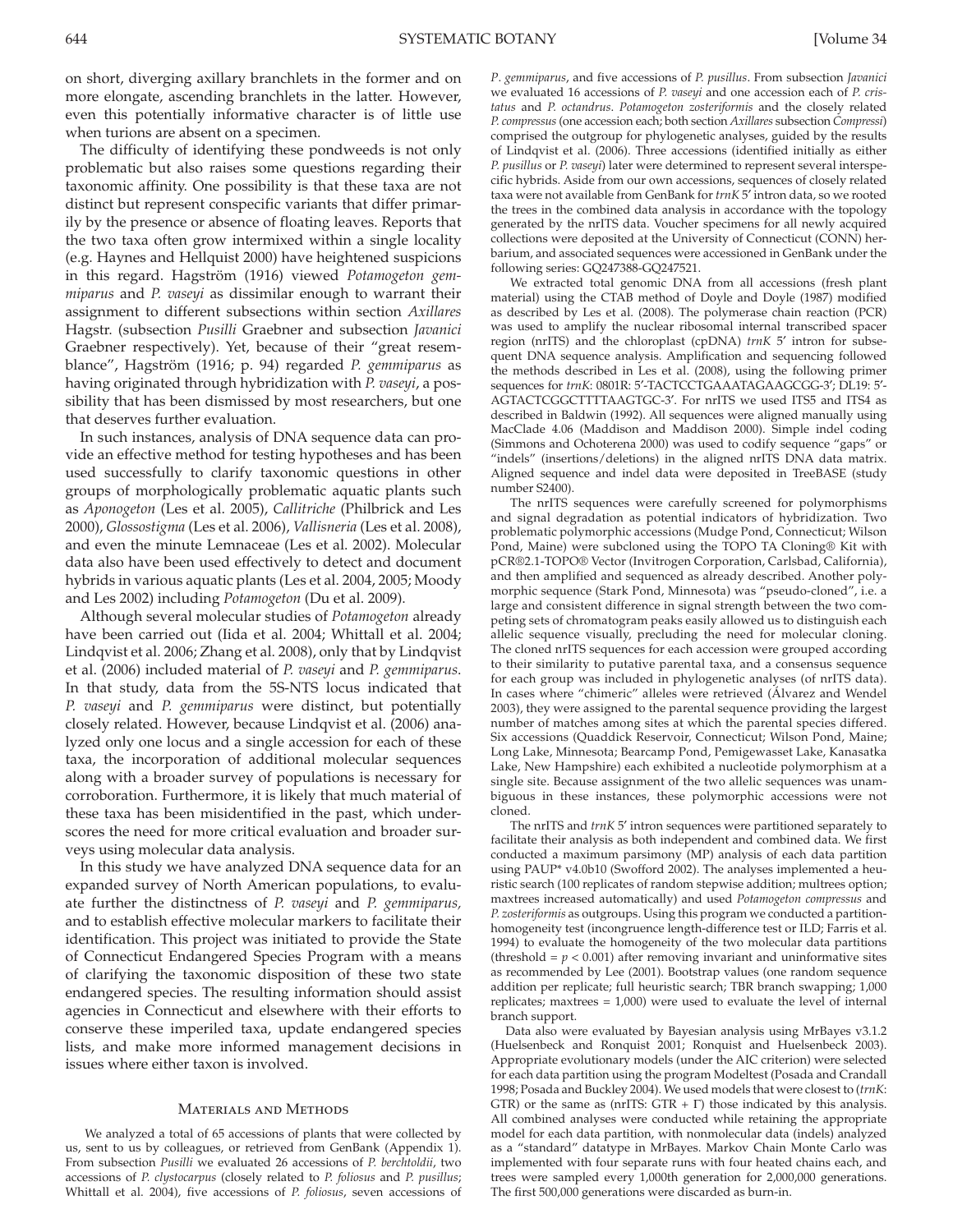Results were depicted as phylogenetic tree diagrams (maximum parsimony cladograms or phylograms) showing relationships of taxa based on their DNA sequences (both nuclear and combined nuclear/chloroplast data) with nodal support indicated by both bootstrap and Bayesian posterior probability values.

 Specimens in each of the major clades recovered were evaluated taxonomically using the morphological features emphasized by Fernald (1932) , Haynes and Hellquist (2000) , and Crow and Hellquist (2000) .

#### **RESULTS**

 Analysis of the nrITS data (71 OTUs; 733 characters; 24 parsimony-informative; 2.6% missing data cells excluding gap characters) resulted in 44 equally most-parsimonious trees (49 steps) with the following statistics: consistency index (CI) = 0.94, CI excluding uninformative sites  $(Cl_{\text{exc}}) = 0.90$ , retention index (RI) = 0.99. The *trnK* data included 745 characters (eight parsimony-informative; 3.6% missing data cells excluding gap characters). Results of the ILD test ( $p = 1.000$ ) indicated complete agreement between the nrITS and cpDNA data, which justified their analysis as combined data. The combined analysis (52 OTUs, 1,477 characters; 27 parsimony-informative) resulted in 226 equally most-parsimonious trees (31 steps) with CI = 1.00,  $CI_{exc}$  = 1.00, RI = 1.00 (Figs. 1–2).

*Potamogeton octandrus* resolved as the sister to *P. vaseyi* in our nrITS analyses. The *P. pusillus* / *P. foliosus* clade resolved as the sister group to the *P. octandrus* + *P. vaseyi* clade; sister to this large clade was *P. cristatus*; the *P. berchtoldii* clade (including *P. clystocarpus* and *P. gemmiparus* ) resolved as the sister group to the five previously mentioned species (Fig. 1). Phylogenetic analysis confirmed the distinctness of *P. gemmiparus* and *P. vaseyi* , which were highly divergent genetically ( Fig. 1 ). *Potamogeton gemmiparus* and *P. vaseyi* differed by five nucleotides for *trnK* and 12 nucleotides for the nrITS region (17 total differences for the combined *trnK* /nrITS data). *Potamogeton berchtoldii* differed from *P. clystocarpus* by a single indel and from *P. gemmiparus* by a single nucleotide (nrITS data).

 In addition to nucleotide substitutions, several diagnostic indels were observed in the aligned nrITS sequence data. A one base-pair (bp) indel situated at position 244 of the nrITS alignment was inserted in species of the *P. berchtoldii* clade (including *P. clystocarpus* and *P. gemmiparus* ) and deleted in all other taxa analyzed. A 15-bp indel (alignment position 593, ITS-2 region) was inserted in the *P. berchtoldii* clade, *P. cristatus,* and the outgroup, but was deleted in *P. foliosus* , *P. octandrus* , *P. pusillus* , and *P. vaseyi* . *Potamogeton clystocarpus* had a unique 2-bp deletion at alignment position 514 (Whittall et al. 2004), and a 4-bp indel (at alignment position 460) was uniquely inserted in the subclade of *P. foliosus* that included two plants from Minnesota and one of the cloned sequences from Mudge Pond, Connecticut. One other indel (a 1-bp insertion at position 251) was confined to the two outgroup sequences.

 One GenBank nrITS sequence of material collected in Texas and reported by Whittall et al. (2004) as *P. pusillus* (AY714288) was identical to those of *P. berchtoldii* and did not fall within the clade of other *P. pusillus* sequences representing material from Connecticut, Minnesota and China. Presumably it represents a misidentified accession. However, the nrITS sequences of Texas *P. foliosus* material (AY714292, AY714293; Whittall et al. 2004) did fall within the same clade as Connecticut material of that taxon.

 The major clades recovered by DNA sequence analysis were consistent morphologically (Table 1; Fernald 1932; Haynes and Hellquist 2000; Crow and Hellquist 2000). The *P. vaseyi* clade contained plants without nodal glands and with fine submersed leaves (< 1 mm wide), axillary turions and small floating leaves (in some). The *P. foliosus* clade contained plants lacking nodal glands, but with open stipular sheaths and capitate inflorescences bearing keeled fruits. The *P. pusillus* clade contained plants with paired (but sometimes inconspicuous) nodal glands, fused stipular sheaths, leaves with two rows of lacunae along each side of the midrib, and inflorescences with interrupted whorls bearing unkeeled, obovoid fruits with concave sides. The *P. berchtoldii* clade contained plants with paired nodal glands, open stipular sheaths, leaves with 2–3 rows of lacunae along each side of the midrib, and continuous inflorescences bearing unkeeled, ovoid fruits with rounded sides. The *P. berchtoldii* clade also contained specimens of *P. gemmiparus* , which differed from *P. berchtoldii* primarily by their single-veined submersed leaves. Specimens of *P. gemmiparus* resembled plants of *P. vaseyi* that lacked floating leaves, but were distinguishable from those by their terminally disposed turions and presence of nodal glands.

 We did not examine the voucher specimens of GenBank sequences for *P. clystocarpus*, which also fell within the *P. berchtoldii* clade (Fig. 1). However, published descriptions of *P. clystocarpus* (e.g. Fernald 1932 ) indicate a high degree of similarity with *P. berchtoldii* (e.g. stems with paired nodal glands and open stipular sheaths, three-veined leaves with up to four rows of lacunae along each side of the midrib, and axillary or terminal, continuous inflorescences). Reportedly, these species differ by the presence of keeled fruits with basal tubercles in the former.

 Subcloning and sequencing revealed that two polymorphic accessions (identified initially as " *P. vaseyi* " from Wilson Pond, Maine and "*P. pusillus*" from Mudge Pond, Connecticut) with severe nrITS sequence corruption represented interspecific hybrids; i.e. sequences of cloned alleles recovered from single hybrid plants matched the different alleles fixed in distinct parental taxa (Fig. 1). The first hybrid involved *P. vaseyi* and *P. gemmiparus* and the second *P. foliosus* and *P. pusillus* . In the former case the same hybrid alleles were observed from three different accessions cloned and sequenced from the same lake in two consecutive years. Pseudocloned alleles from a polymorphic accession from Stark Pond, Minnesota (identified initially as "*P. vaseyi*") indicated that these plants actually were hybrids of *P. berchtoldii* and *P. vaseyi* (Fig. 1), with the former contributing a stronger chromatogram signal. In hybrid cases involving *P. vaseyi* , the maternal parents (as indicated by the maternally-inherited *trnK* 5′ intron data) were *P. berchtoldii* or *P. gemmiparus* . The maternal parent of the *P. foliosus* × *P. pusillus* hybrid could not be elucidated by our cpDNA data, which were identical for these two species. Several intermediate "chimeric" clones were recovered from both subcloned hybrid accessions (Tables 2–3), indicating that the nrITS region had not yet undergone complete homogenization in either hybrid (Alvarez and Wendel 2003).

 A few accessions of *P. berchtoldii* (Wilson Pond, Maine; Bearcamp Pond, Pemigewasset Lake, New Hampshire) exhibited a C/T polymorphism in nrITS at the single nucleotide position that differentiated *P. gemmiparus* from *P. berchtoldii* , which indicated hybridization. In one case, a single-nucleotide substitution observed in *P. berchtoldii* from Coventry Lake, Connecticut occurred as a C/G polymorphism in one accession of *P. berchtoldii* from Quaddick Reservoir, Connecticut, which indicated intraspecific recombination.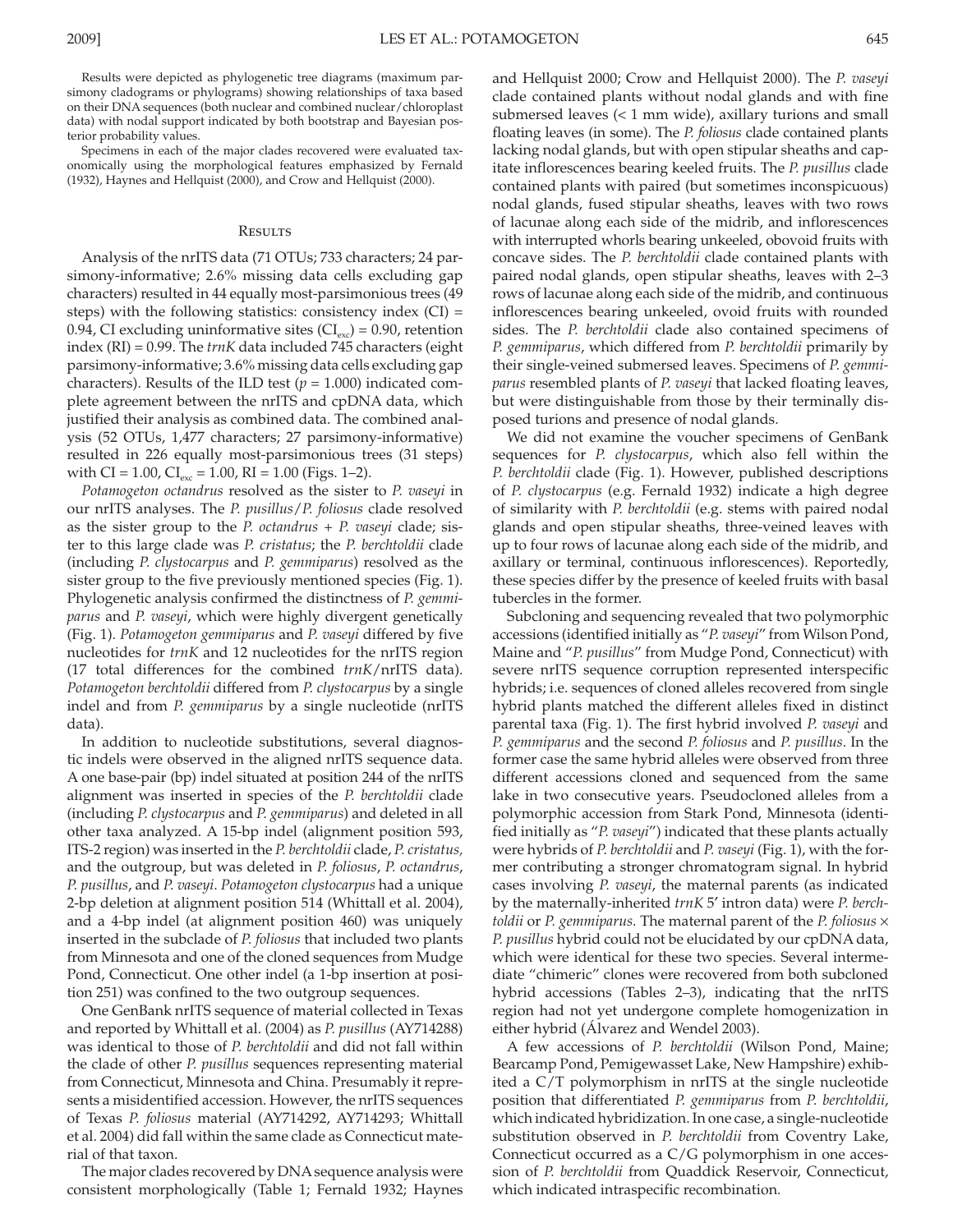

 Fig. 1. One of 44 equally parsimonious trees derived from MP analysis of 71 nrITS sequences from *Potamogeton* species and hybrids (only the *P. gemmiparus* clade collapses in the strict consensus tree due to three polymorphic *P. berchtoldii* accessions). Bootstrap values (upper) and Bayesian posterior probabilities (lower) are shown for all branches. Branch lengths are proportional to the scale indicated. The parentages of three hybrids are shown by the dashed lines, with their maternal parents indicated by arrows. Lack of detectable cpDNA variation between *P. foliosus* and *P. pusillus* precluded determination of the maternal parent of their hybrid. Previously reported sequences are indicated by their GenBank accession numbers; the remainder are newly reported (See Appendix 1).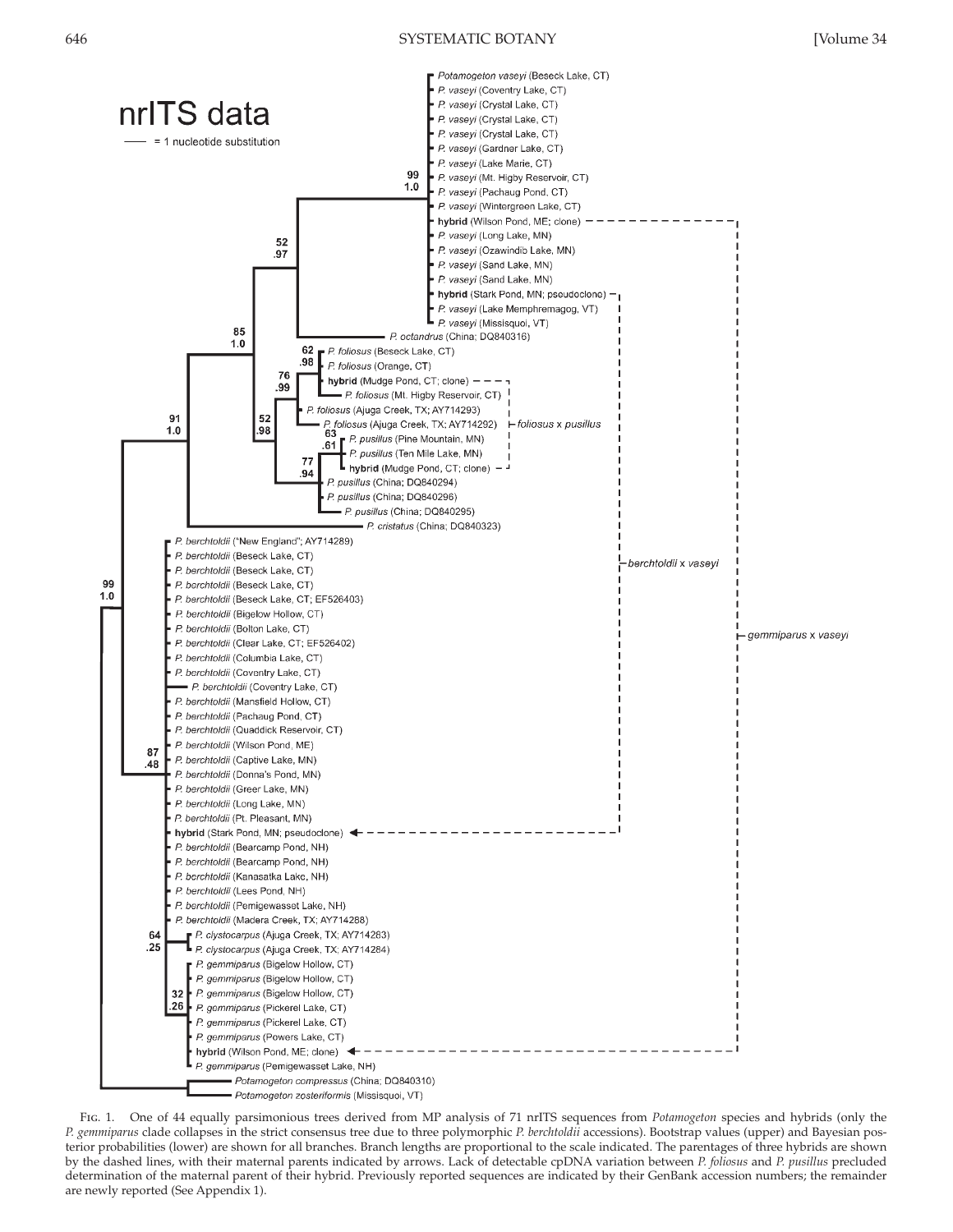

FIG. 2. Strict consensus tree derived from MP combined analysis of 52 nrITS and cpDNA sequences from *Potamogeton* species and hybrids. Bootstrap values (upper) and Bayesian posterior probabilities (lower) are shown for all branches. The cpDNA data were less variable than the nrITS data; however, they provided additional support for the clades most relevant to the present study.

### **DISCUSSION**

 Newly reported DNA sequences from the nrITS and *trnK* 5′ intron loci for *Potamogeton gemmiparus* and *P. vaseyi* indicate that these taxa are sufficiently divergent at the molecular level to readily facilitate their identification using genetic methods and they do not simply represent environmental forms of a single, polymorphic species. In this way, our data corroborate previous results obtained by Lindqvist et al. (2006), who reported a similar pattern of divergence for 5S-NTS sequences derived from single accessions of the same taxa. Our highest phylogenetic resolution came from the analysis of nrITS sequence data (Fig. 1). Data from the *trnK* 5' intron were less variable; however, these chloroplast data generated phylogenetic results that were completely congruent with the nrITS data as indicated by the ILD value ( $p = 1.000$ ). The phylogeny derived from the combination of the nrITS and cpDNA data (Fig. 2) resolved the same major clades as did the nrITS data alone. For simplicity, the remainder of our discussion will focus primarily on the results obtained from the nrITS data set.

 Despite their morphological similarity, *P. gemmiparus* and *P. vaseyi* are not particularly closely related, and are not sister taxa in a phylogenetic sense. In our study *P. vaseyi* most closely associated with *P. octandrus* , another member of section *Axillares* subsection *Javanici* ; however, it also showed closer affinity to *P. foliosus* and *P. pusillus* ( *Axillares* , subsection *Pusilli* ) as well as *P. cristatus* (subsection *Javanici* ), than to *P. gemmiparus* . It is evident that the subsectional classification of *Potamogeton* needs a thorough reevaluation to determine whether infrageneric taxa (e.g. subsections) are delimited in such a way as to be meaningful phylogenetically.

 Although both the nrITS data and cpDNA data indicate a fairly distant relationship between *P* . *gemmiparus* and *P. vaseyi* ( Figs. 1–2 ), enough genetic similarity exists to allow their hybridization, at least with respect to the case we have documented from Wilson Pond, Maine. The existence of hybrids between these taxa may provide some explanation why Hagström (1916) believed that *P* . *gemmiparus* originated from hybridization with *P. vaseyi* . However, the genetic distinctness of these taxa makes it unlikely that the former specifically evolved via a hybrid origin from the latter, but rather it is more likely to have originated from a common ancestor with *P. berchtoldii* . We also documented a hybrid involving *P. vaseyi* and *P. berchtoldii*. The plants from Wilson Pond, Maine are unusual in that some displayed the C/T nucleotide polymorphism that distinguished *P. gemmiparus* from *P. berchtoldii* and others showed chimeric nrITS sequences as a consequence of hybridization between *P. gemmiparus* and *P. vaseyi* . Thus, it is evident that Wilson Pond plants represent a history of multiple hybridization events.

 Given their fairly distant relationship, the convergent morphology of the submersed foliage of *P. gemmiparus* and *P. vaseyi* is impressive and creates difficulty with their identification (Table 1). As a means of facilitating the identification of these taxa when floating leaves are absent, we recommend the use of turion position whenever possible. As Fernald (1932) noted, turions of *P. vaseyi* occur on short, diverging, axillary branchlets in contrast to *P. gemmiparus* where they occur terminally on elongate, ascending branchlets. Although Fernald (1932) remarked that nodal glands sometimes occur in *P. vaseyi* they were absent in the material we examined, which is consistent with the description given by Haynes and Hellquist (2000). We also have observed that the cross-section of submersed leaves is nearly flat in *P. vaseyi*; whereas the leaves are thicker along the central axis and somewhat concave in *P. gemmiparus* . However, verification using molecular markers should always be used when a definitive identification is required.

 In the course of evaluating the relationship between *P. gemmiparus* and *P. vaseyi* , our analyses provided additional taxonomic insight with respect to the affinities of several other taxa, notably *P. pusillus* . From our own experience it is clear that *P. pusillus* is difficult to identify conclusively, particularly from dried material. Because plants are commonly sterile, the distinction of *P. pusillus* and *P. berchtoldii* often has relied on the interpretation of the stipular sheath (open along the back edge vs. fully fused into a cylinder), which reportedly can vary and also requires careful dissection of rehydrated material to evaluate with confidence. Although some authors consider these stipule differences to be unreliable taxonomically (e.g. Haynes 1974), others have effectively distinguished *P. pusillus* and *P. berchtoldii* using this single character alone (e.g. Kaplan and Štěpánek 2003).

The problematic identification of narrow-leaved pondweeds is infamous (Haynes 1974). Whittall et al. (2004) remarked that even "pondweed experts" were able only to correctly identify "less than one in three samples" in their study of several narrow-leaved pondweeds. Ironically, even a specimen of

TABLE 1. Vegetative morphology of several similar *Potamogeton* species (adapted from Fernald 1932; Haynes and Hellquist 2000). All but the first character apply to submersed shoots and leaves. Fruit characters are discussed in the text.

|                 | Floating leaves   | Nodal glands | Stipule margins | Lacunal band # | Vein#       | Blade width (mm) | Turions              |
|-----------------|-------------------|--------------|-----------------|----------------|-------------|------------------|----------------------|
| P. berchtoldii  | absent            | present      | free            | $2 - 10$       | $1 - 3(-5)$ | $0.2 - 2.5$      | terminal             |
| P. clystocarpus | absent            | present      | free            | $0 - 8$        | $3(-5)$     | $0.7 - 1.7$      | unknown              |
| P. foliosus     | absent            | absent       | free            | $0 - 4$        | $1 - 3(-5)$ | $0.3 - 2.3$      | axillary or terminal |
| P. gemmiparus   | absent            | present      | free            | $0 - 4$        |             | $0.2 - 0.7$      | terminal             |
| P. pusillus     | absent            | present      | connate         | $0 - 4$        | $1 - 3$     | $0.5 - 1.9$      | axillary or terminal |
| P. vaseyi       | absent or present | absent       | free            | $0 - 4$        | $1(-3)$     | $0.1 - 1.0$      | axillary             |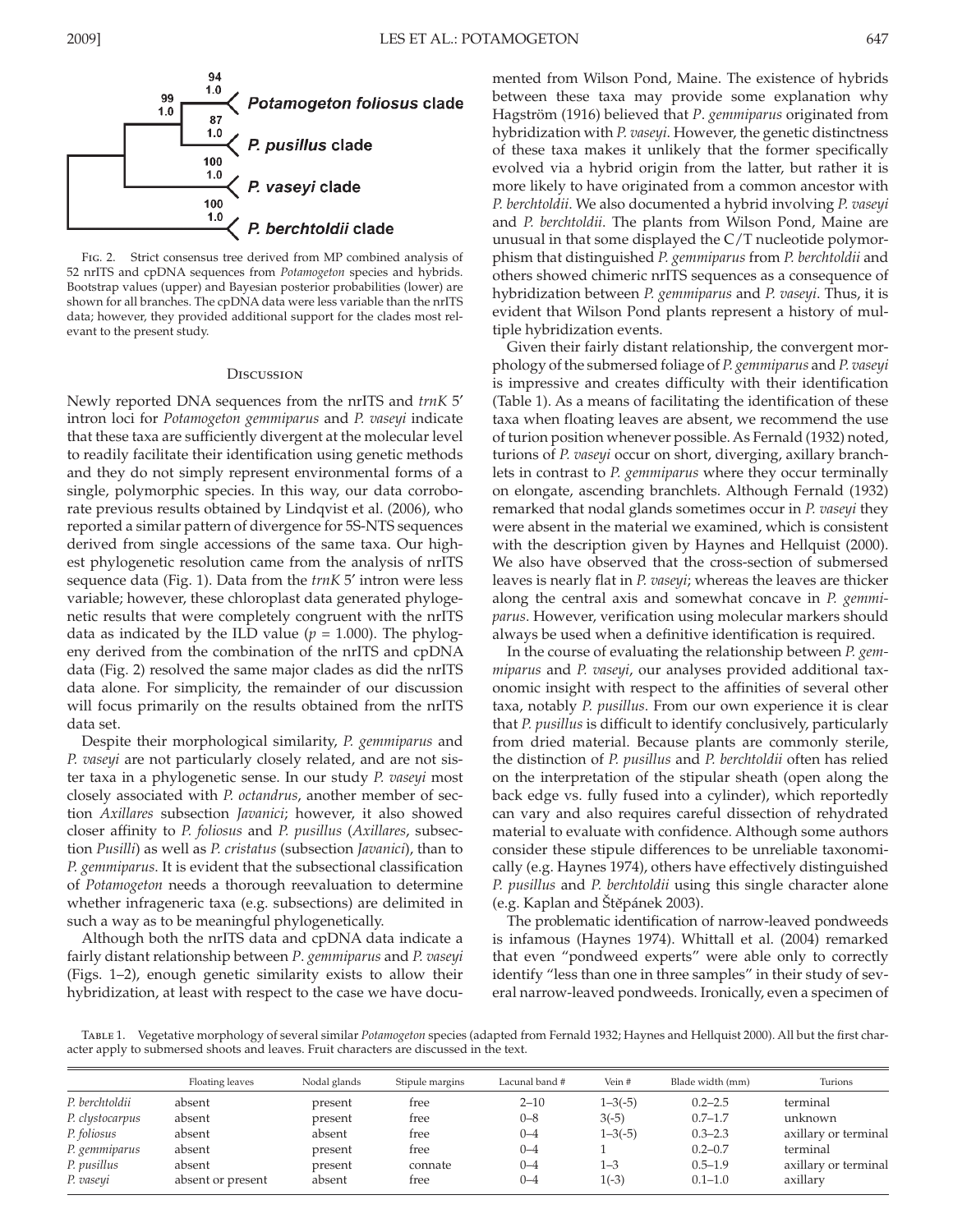Table 2. Genic recombination indicated by polymorphisms among clones recovered from *P. gemmiparus* × *P. vaseyi* hybrids from Wilson Pond, Maine. Positions in the nrITS alignment that were polymorphic for nucleotide identity (letters) or indels (0 or 1) are indicated by parentheses and bold type. For phylogenetic analysis, consensus sequences were used, which represented the majority nucleotide/indel configuration observed for a given taxon. Data for other taxa studied are provided for comparison. Only sites that differed between *P. gemmiparus* and *P. vaseyi* are shown.

|                  | Alignment position |     |             |              |              |                  |              |              |                  |              |              |                          |             |
|------------------|--------------------|-----|-------------|--------------|--------------|------------------|--------------|--------------|------------------|--------------|--------------|--------------------------|-------------|
| Taxon            | 47                 | 61  | 104         | 131          | 135          | 244              | 390          | 435          | 541              | 585          | 593          | 605                      | 663         |
| P. gemmiparus    | $\mathsf{C}$       | А   | $\mathsf C$ | А            | $\mathsf{C}$ | $\theta$         | $\mathsf{C}$ | $\mathsf{C}$ | А                | $\mathsf C$  | $\mathbf{0}$ | $\mathsf{C}$             | $\mathbf T$ |
| clone 1.1        | C                  | А   | C           | $\mathbf{A}$ | C            | $\theta$         | $\mathsf{C}$ | $\mathsf{C}$ | $\mathbf{A}$     | C            | $\Omega$     | Ċ                        | T           |
| clone 1.3        | C                  | А   | С           | А            | $\mathsf{C}$ | $\mathbf{0}$     | C            | C            | А                | C            | $\Omega$     | C                        | T           |
| clone 1.6        | $\mathsf{C}$       | А   | C           | А            | $\mathsf C$  | $\theta$         | C            | $\mathsf{C}$ | (C)              | (T)          | (1)          | $(-)$                    | (G)         |
| clone 2.1        | C                  | А   | C           | А            | $\mathsf{C}$ | (1)              | (T)          | (T)          | А                | C            | $\Omega$     | C                        | (G)         |
| clone 2.2        | (T)                | А   | C           | A            | C            | $\theta$         | C            | C            | А                | $\mathsf{C}$ | $\mathbf{0}$ | С                        | T           |
| clone 2.3        | (T)                | (T) | (T)         | А            | C            | $\boldsymbol{0}$ | C            | C            | $\boldsymbol{A}$ | C            | $\theta$     | C                        | T           |
| clone 2.5        | C                  | А   | C           | А            | C            | $\theta$         | C            | $\mathsf C$  | А                | C            | $\Omega$     | C                        | T           |
| clone 3.2        | C                  | А   | C           | А            | $\mathsf{C}$ | $\mathbf{0}$     | C            | C            | A                | C            | $\Omega$     | C                        | T           |
| clone 3.3        | C                  | А   | C           | А            | $\mathsf{C}$ | $\theta$         | C            | $\mathsf C$  | А                | C            | $\mathbf{0}$ | C                        |             |
| P. vaseyi        | T                  | T   | T           | G            | А            | 1                | T            | T            | $\mathsf{C}$     | T            |              |                          | G           |
| clone 1.2        | T                  | T   | T           | G            | A            |                  | T            | $\mathbf T$  | C                | T            |              |                          | G           |
| clone 1.4        | T                  | T   | T           | G            | А            | $\mathbf{1}$     | T            | T            | $\mathsf{C}$     | T            |              |                          | G           |
| clone 1.5        | T                  | T   | T           | G            | А            | 1                | T            | T            | $\mathsf{C}$     | T            | 1            |                          | G           |
| clone 1.7        | T                  | T   | T           | G            | G            |                  | (C)          | (C)          | (A)              | (C)          | (0)          | (C)                      | G           |
| clone 2.4        | T                  | T   | T           | G            | А            |                  | T            | $\mathbf T$  | $\mathsf{C}$     | T            | $\mathbf{1}$ | $\overline{\phantom{a}}$ | G           |
| clone 2.6        | T                  | T   | T           | G            | А            | 1                | T            | T            | (A)              | (C)          | (0)          | (C)                      | (T)         |
| clone 2.7        | T                  | T   | T           | G            | А            | 1                | T            | T            | C                | T            | $\mathbf{1}$ |                          | G           |
| clone 3.1        | (C)                | (A) | (C)         | (A)          | (C)          | (0)              | T            | T            | $\mathsf{C}$     | T            |              |                          | G           |
| clone 3.4        | T                  | T   | T           | G            | А            | 1                | T            | T            | $\mathsf{C}$     | T            |              |                          | G           |
| clone 3.5        | (C)                | (A) | (C)         | G            | А            | 1                | T            | T            | $\mathsf{C}$     | T            |              |                          | G           |
| P. berchtoldii   | C                  | А   | C           | А            | $\mathsf{C}$ | $\overline{0}$   | C            | C            | $\boldsymbol{A}$ | C            | $\theta$     | T                        | T           |
| P. clystocarpus  | $\mathsf{C}$       | А   | C           | А            | C            | $\theta$         | C            | C            | A                | C            | $\Omega$     | T                        | T           |
| P. compressus    | T                  | А   | C           | T            | $\mathsf C$  | 1                | C            | C            | А                | C            | $\Omega$     | T                        | T           |
| P. cristatus     | T                  | А   | C           | А            | $\mathsf{C}$ | $\mathbf{1}$     | C            | C            | T                | T            | $\Omega$     | T                        |             |
| P. foliosus      | T                  | A   | C           | А            | A            | 1                | C            | T            | T                | T            |              |                          | T           |
| P. octandrus     | T                  | А   | С           | G            | A            |                  |              | T            | T                | T            |              |                          | А           |
| P. pusillus      | T                  | А   | $\mathsf C$ | А            | А            |                  | C            | T            | T                | T            |              |                          | T           |
| P. zosteriformis | T                  | А   | C           | T            | $\mathsf{C}$ | $\mathbf{1}$     | $\mathsf{C}$ | $\mathsf{C}$ | А                | C            | $\theta$     | T                        | T           |

"P. *pusillus*" from that study appears to have been misidentified because its nrITS sequence (GenBank AY714288) is an exact match with sequences derived from *P. berchtoldii* .

 Unlike European botanists who have retained *P. pusillus* and *P. berchtoldii* as distinct species (e.g. Preston 1995), it has become common practice for North American botanists (e.g. Haynes and Hellquist 2000; Crow and Hellquist 2000) to merge these two taxa as subspecies of *P. pusillus*; i.e. *P. pusillus* L. subsp. *pusillus* and *P. pusillus* subsp. *tenuissimus* (Mertens & W. D. J. Koch) R. R. Haynes & Hellquist, respectively. However, our results clearly support the recognition of *P. pusillus* and *P. berchtoldii* as different species not only because they are distinct genetically but because their taxonomic delimitation as subspecies would be inconsistent with their phylogenetic relationships (Fig. 1). The distinctness of these taxa is not surprising given that several studies using isozyme data (Hettiarachchi and Triest 1991; Kaplan and Štěpánek 2003) have consistently indicated a relatively distant relationship. Because the *P. pusillus* clade resolved in our study contained specimens from Asia and North America, it is apparent that the genetic integrity of this species is maintained worldwide.

*Potamogeton gemmiparus* also has been treated as a subspecies of *P. pusillus* (e.g. Haynes and Hellquist 2000); however, that disposition is unacceptable because these taxa occur in different clades with a relatively distant phylogenetic relationship (Fig. 1). Polymorphisms observed for the singlenucleotide mutation that differentiated *P. gemmiparus* from *P. berchtoldii* indicate that there is evidence of gene flow

TABLE 3. Genic recombination indicated by polymorphisms among clones recovered from *P. foliosus* × *P. pusillus* hybrids from Mudge Pond, Connecticut. Positions in the nrITS alignment that were polymorphic for nucleotide identity (letters) or indels (0 or 1) are indicated by parentheses and bold type. For phylogenetic analysis, consensus sequences were used, which represented the majority nucleotide/indel configuration observed for a given taxon. Data for other taxa studied are provided for comparison. Only sites that differed between *P. foliosus* and *P. pusillus* are shown.

|                  |     | Alignment position |     |          |     |  |  |  |
|------------------|-----|--------------------|-----|----------|-----|--|--|--|
| Taxon            | 72  | 441                | 456 | 460      | 505 |  |  |  |
| P. foliosus      | G   | T                  | T   | 1        | T   |  |  |  |
| clone 1.2        | G   | Т                  | T   | 1        | T   |  |  |  |
| clone 1.4        | G   | T                  | T   | 1        | T   |  |  |  |
| clone 1.6        | G   | T                  | T   | 1        | T   |  |  |  |
| clone 1.7        | (A) | T                  | T   | 1        | (C) |  |  |  |
| clone 1.8        | G   | T                  | T   | 1        | T   |  |  |  |
| clone 1.9        | G   | T                  | T   | 1        | T   |  |  |  |
| clone 1.11       | G   | T                  | T   | 1        | T   |  |  |  |
| P. pusillus      | A   | C                  | C   | 0        | C   |  |  |  |
| clone 1.1        | (G) | Ć                  | Ć   | 0        | Ċ   |  |  |  |
| clone 1.3        | A   | C                  | C   | 0        | C   |  |  |  |
| clone 1.5        | A   | Ċ                  |     | (1)      | C   |  |  |  |
| clone $1.10$     | (G) | C                  | C   | $\Omega$ | C   |  |  |  |
| P. berchtoldii   | A   | C                  | T   | 1        | C   |  |  |  |
| P. clystocarpus  | A   | $\subset$          | T   | 1        | C   |  |  |  |
| P. compressus    | A   | T                  | T   | 1        | C   |  |  |  |
| P. cristatus     | A   | C                  | T   | 1        | T   |  |  |  |
| P. gemmiparus    | А   | C                  | T   | 1        | C   |  |  |  |
| P. octandrus     | A   | C                  | T   | 1        | T   |  |  |  |
| P. vaseyi        | A   |                    | T   | 1        | C   |  |  |  |
| P. zosteriformis | А   | C                  | T   | 1        | C   |  |  |  |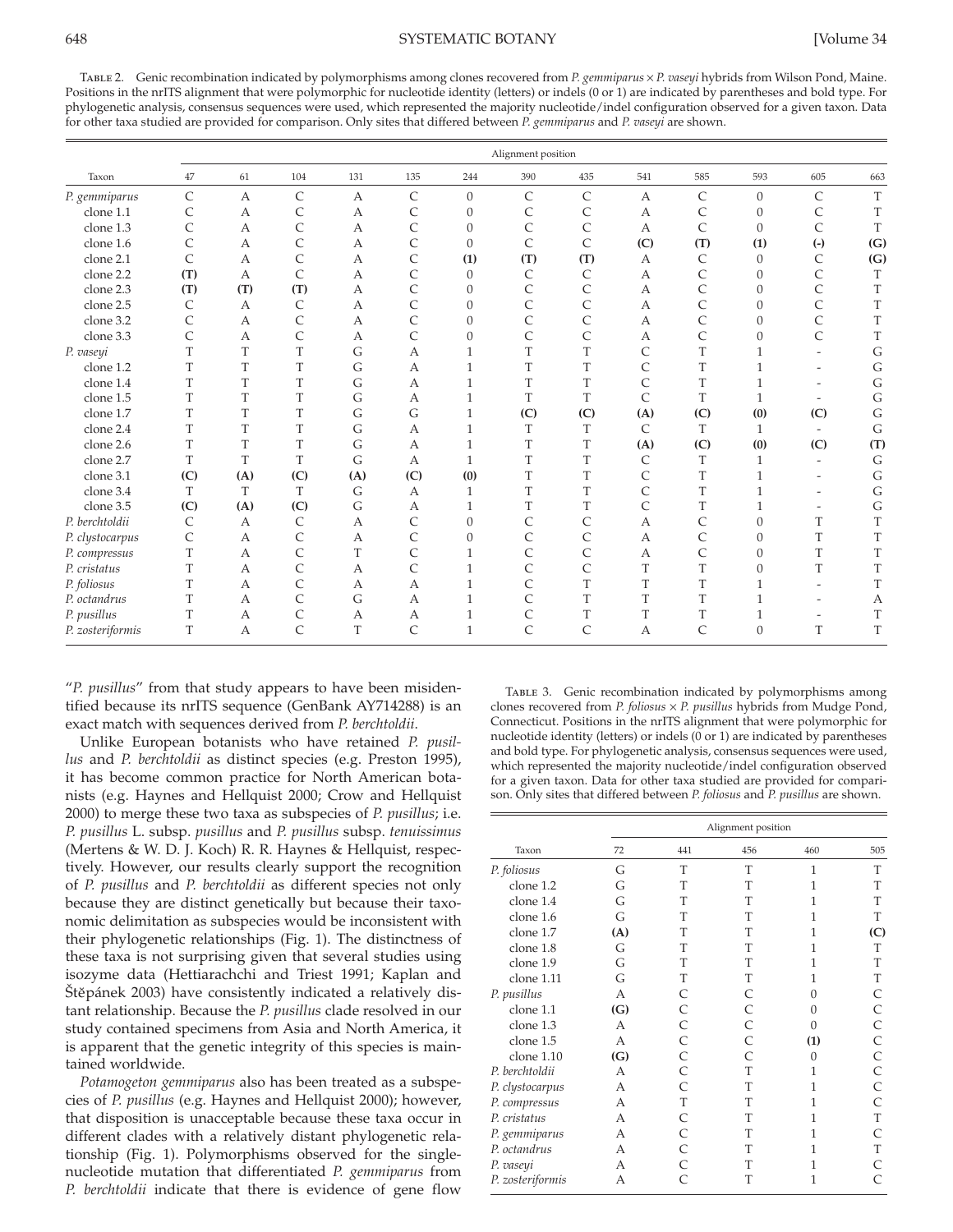between these taxa, an observation that would weaken a case to retain them as distinct species. A similar argument could be made with respect to *P. clystocarpus*, which Haynes (1974) insisted could not be differentiated from *P. pusillus* (including *P. berchtoldii* ) in the absence of fruits. In our molecular analysis *P. clystocarpus* differed from *P. berchtoldii* only by a single indel. Although Whittall et al. (2004) concluded that there was no evidence of gene flow between *P. clystocarpus* and other taxa they surveyed, their own data (see their Table 3) indicated several accessions of *P. berchtoldii* (apparently mistaken as *P. pusillus*) to be polymorphic for that indel, thereby clearly indicating gene flow between the taxa. Taken together, the minor degree of morphological and genetic divergence separating *P. berchtoldii* , *P. clystocarpus,* and *P. gemmiparus* , coupled with the restricted geographical distributions of the latter two taxa, along with evidence of gene flow of both taxa with *P. berchtoldii* , is a compelling example of subspecific differentiation. Consequently, we have proposed two new combinations below to accommodate this revised taxonomic interpretation.

 Because most of the taxa we surveyed were characterized by only minor genetic variation, our data have limited use for evaluating geographical patterns of differentiation. Accessions of *P. vaseyi* were invariant across its range (Connecticut, Maine, Minnesota, and Vermont), as was the less extensively sampled *P. gemmiparus* (Connecticut, New Hampshire). *Potamogeton berchtoldii* surveyed from a wide geographical range of accessions (Connecticut, Maine, Minnesota, New Hampshire, and Texas) exhibited only one nucleotide difference in nrITS, which occurred in two Connecticut plants, and one nucleotide difference in *trnK*, which occurred in plants from Long Lake, Minnesota. North American accessions of *P. pusillus* differed only slightly from Chinese material. Similarly, only minor variation was detected between accessions of *P. foliosus* from Connecticut and Texas.

 The low level of genetic variation may be a consequence of clonal, vegetative reproduction, which occurs in all the species we surveyed. Plants of *P. vaseyi* often do not develop floating leaves or flowers, especially when growing in deeper water, and it is likely that vegetative reproduction by turions would be their dominant reproductive mode. There also is the possibility that postglacial establishment of *P*. *vaseyi* populations involved a genetic bottleneck as a consequence of founder effect, which could account for low levels of detectable genetic variability. Turions are also common in *P. berchtoldii* , *P. gemmiparus,* and *P. pusillus* . In contrast, turions are uncommon in *P. foliosus* (Haynes and Hellquist 2000), which exhibited somewhat higher genetic variability than the other species we studied.

 Before the implementation of genetic data, evidence of hybridization in *Potamogeton* was weak at best (Les and Philbrick 1993). Fortunately, a number of studies have since appeared, providing firm genetic evidence of hybridization in the genus (e.g. Hollingsworth et al. 1995; Fant et al. 2001, 2005; King et al. 2001; Fant and Preston 2004; Kaplan and Fehrer 2004; Du et al. 2009). Our observations confirm that hybridization in *Potamogeton* is a significant process of fairly broad occurrence. We encountered three instances of interspecific hybridization (*P. berchtoldii* × *P. vaseyi*, *P. foliosus* × *P. pusillus* , and *P. gemmiparus* × *P. vaseyi* ) during the course of our investigations, which were not even directed at hybrid detection. There also was evidence of hybridization involving several other taxa ( $P$ . berchtoldi $i \times P$ . gemmiparus and *P. berchtoldii* × *P. clystocarpus* ), which we would categorize as intraspecific. *Potamogeton* hybrids create difficulty in identification, and those we encountered did not exhibit obvious characteristics that would readily betray their hybrid nature. Clearly, there is a need to conduct large-scale surveys for hybrids in *Potamogeton* throughout the range of most species, even where no morphological indication of hybridization might occur.

 The evaluation of nrITS sequence data is somewhat problematic when dealing with *Potamogeton* hybrids and requires molecular cloning for clarification. Because the nrITS region undergoes concerted evolution, repeated reproductive events are expected to eventually convert the two distinct copies present in a hybrid genome into a single copy of one parental or recombinant sequence, a process primarily attributed to unequal crossing-over (Alvarez and Wendel 2003; Eickbush and Eickbush 2007). However, prolonged vegetative reproduction can slow the process, making it possible to distinguish both parental alleles in relatively recent hybrid plants ( Moody and Les 2002). In *Potamogeton* hybrids we not only recovered parental alleles but also encountered several instances where single cloned alleles represented a mosaic of parts from both parental genomes (Tables 2–3). Such "chimeric" sequences have been attributed to genic recombination, which occurs commonly in plant hybrids (Álvarez and Wendel 2003), and has been observed in other *Potamogeton* hybrids (Du et al. 2009). These observations provide some insight into the concerted evolutionary process in *Potamogeton*; moreover, they indicate the necessity to clone accessions when there are indications of hybridity.

 The ability of molecular data to resolve species limits for problematic *Potamogeton* taxa greatly facilitates their evaluation by conservation organizations. Previously, the high level of identification error made it difficult to assess conclusively the status of *P. gemmiparus* and *P. vaseyi* in New England where they are both listed as imperiled. By adopting a more precise means of identification using molecular markers, and coupling that work with more extensive field surveys, the status of both taxa in the region has been clarified. For instance, *P. gemmiparus* was regarded as possibly extirpated in New Hampshire. However, this study confidently documents the presence of the species from Pemigewasset Lake. Previously, *P. vaseyi* was regarded in Connecticut as the rarer of the two taxa, but so far this study has documented even fewer sites in the state for *P. gemmiparus* . Also, some sites previously attributed to *P. gemmiparus* (e.g. Coventry Lake, Crystal Lake, Connecticut) have now been clarified as misidentifications of *P. vaseyi* specimens that lacked floating leaves.

 We have presented a reliable method that easily distinguishes *P. gemmiparus* and *P. vaseyi* and recommend a thorough genetic survey of all reported occurrences of these taxa using this approach. For this purpose it would be necessary only to sequence the nrITS region, which provided the better resolution of the loci investigated, and has the additional advantage of being able to detect natural hybrids. The nrITS region also is among the most easily sequenced plant loci due to its high copy number, relatively short length, and conserved primer regions. The presence of diagnostic indels also would make it possible to design specific primers selected for each taxon to facilitate the genetic screening process using a simple, PCR-based methodology.

 Phylogenetic investigations of *Potamogeton* using molecular data are promising and should be continued in the genus.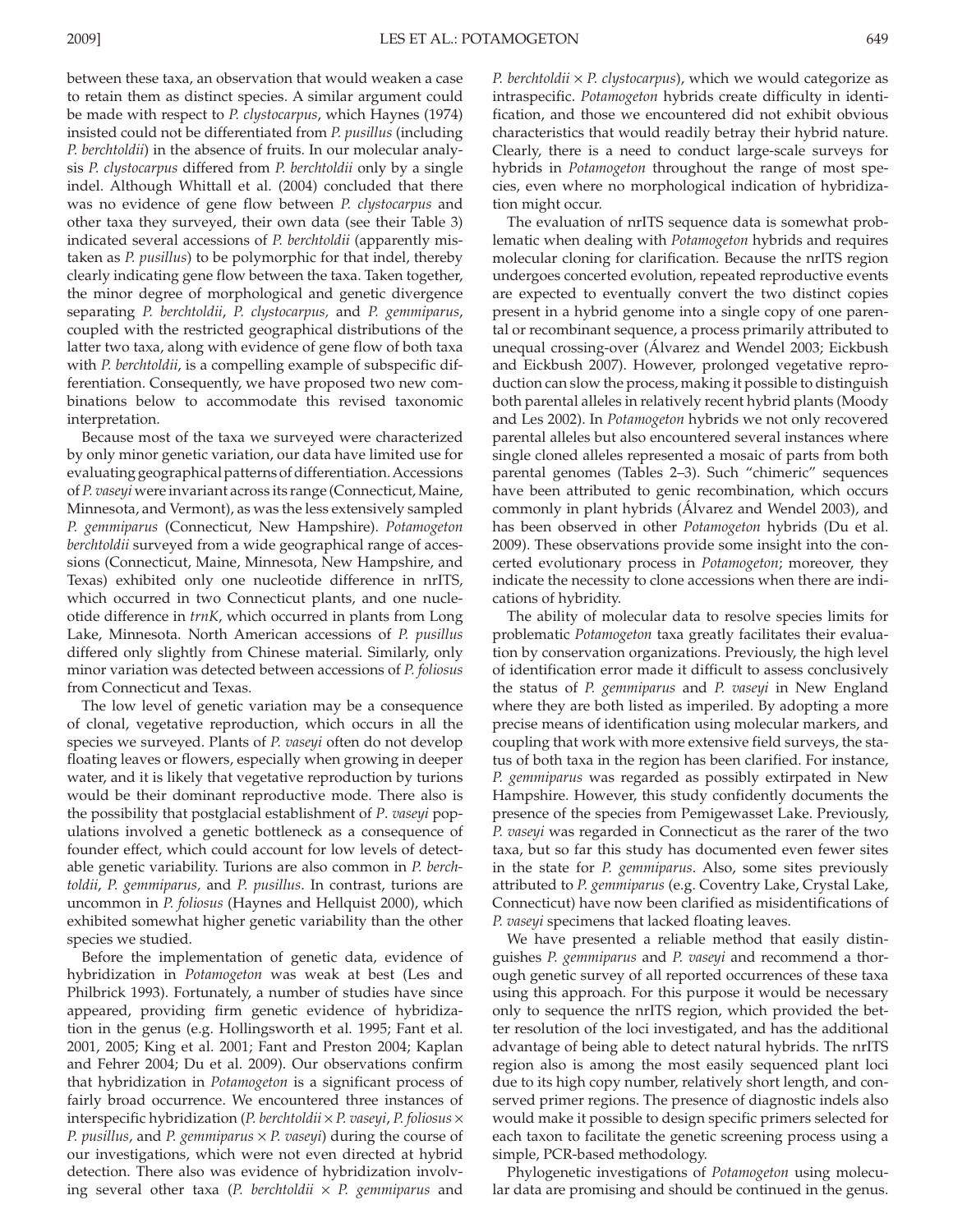With respect to insight gained by the present study, it seems necessary to re-evaluate the status of *P. berchtoldii* and *P. pusillus* throughout North America and other potential relationships of these species in particular. Notably, *Potamogeton fibrillosus* Fernald could represent another case of mistaken identity within this group. It most recently has been recognized as either a variety (Haynes and Reveal 1973) or subspecies (Haynes and Hellquist 2000) of *P. foliosus*, despite some specimens possessing anomalous characteristics typically attributed to *P. pusillus* such as nodal glands, completely fused stipular sheaths, and interrupted spikes. Given the phylogenetic proximity of *P. pusillus* and *P. foliosus* indicated by the present study, a closer relationship to the former species would seem plausible, and this possibility should be investigated further.

#### Taxonomic Treatment

- 1. **Potamogeton berchtoldii** Fieber subsp. **clystocarpus** (Fernald) D. Les & N. P. Tippery, comb. et stat. nov. *Potamogeton clystocarpus* Fernald, Mem. Amer. Acad. Arts 17(1): 79, pls. 15, 30, Fig. 5. 1932.—TYPE: U.S.A. Texas: "deep sluggish pool in rock, Little Aguja Canyon, alt. 1,575 m., Davis Mts., Jeff Davis Co.," June 15, 1931, *J. A. Moore & J. A. Steyermark 3088* (holotype: GH).
- 2. **Potamogeton berchtoldii** Fieber subsp. **gemmiparus** ( J. W. Robbins) D. Les & N. P. Tippery, comb. nov. *Potamogeton pusillus* L. var. *gemmiparus* J. W. Robbins, in A. Gray, Manual ed. 5, 489. 1867.—TYPE: U.S.A.: Massachusetts, "Valley of the Blackstone, Uxbridge," *J. W. Robbins s.n.* (lectotype: NY, selected by Haynes [1974]).

ACKNOWLEDGMENTS. We are grateful to the various people who helped collect specimens for this project, especially D. Perleberg, R. Bulman A. Kuchinsky, S. Loso, M. Loss, K. Myrhe and L. Wandrie (Minnesota Department of Natural Resources), D. Cameron (Maine Natural Areas Program), C. B. Hellquist (Massachusetts College of Liberal Arts), and G. Knocklein (Northeast Aquatic Research, LLC). Funding was provided in part by a grant from the Connecticut Department of Environmental Protection, Endangered Species/Wildlife Income Tax Checkoff Program.

#### LITERATURE CITED

- Álvarez, I. and J. F. Wendel. 2003. Ribosomal ITS sequences and plant phylogenetic inference. *Molecular Phylogenetics and Evolution* 29: 417-434.
- Baldwin, B. 1992. Phylogenetic utility of the internal transcribed spacers of ribosomal DNA in plants: an example from the Compositae . *Molecular Phylogenetics and Evolution* 1: 3-16.
- Crow, G. E. and C. B. Hellquist . 2000 . *Aquatic and wetland plants of northeast*ern North America. Vol. 2. Angiosperms: Monocotyledons. Madison: The University of Wisconsin Press .
- Doyle, J. J. and J. L. Doyle . 1987 . A rapid DNA isolation procedure for small quantities of fresh leaf tissue. *Phytochemical Bulletin* 19: 11-15.
- Du, Z.-Y., C.-F. Yang, J.-M. Chen, and Y.-H. Guo. 2009. Nuclear and chloroplast DNA sequences data support the origin of *Potamogeton intortusifolius* J. B. He in China as a hybrid between *P. perfoliatus* Linn. and *P. wrightii* Morong . *Aquatic Botany* 91 : 47 – 50 .
- Eickbush, T. H. and D. G. Eickbush . 2007 . Finely orchestrated movements: evolution of the ribosomal RNA genes. *Genetics* 175: 477-485.
- Fant, J. B. and C. D. Preston. 2004. Genetic structure and morphological variation of British populations of the hybrid *Potamogeton* × salicifolius. Botanical Journal of the Linnean Society 144: 99-111.
- Fant, J. B., E. Kamau, and C. D. Preston. 2005. Chloroplast evidence for the multiple origins of the hybrid *Potamogeton* × *fluitans* . *Aquatic Botany* 83: 154–160.
- Fant, J. B., C. D. Preston, and J. A. Barrett. 2001. Isozyme evidence for the origin of *Potamogeton* × *sudermanicus* as a hybrid between *P. acutifolius* and *P. berchtoldii. Aquatic Botany* 71: 199-208.
- Farris, J. S., M. Källersjö, A. G. Kluge, and C. Bult. 1994. Constructing a significance test for incongruence. Systematic Biology 44: 570-572.
- Fernald, M. L. 1932. The linear-leaved North American species of *Potamogeton* section *Axillares* . Memoirs of the Gray Herbarium of Harvard University III . *Memoirs of the American Academy of Arts and Sciences* 17: 1-183.
- Hagström, J. O. 1916 . Critical researches on the Potamogetons . *Kungliga Svenska Vetenskapsakademiens Handlingar* 55 : 1 – 281 .
- Haynes, R. R. 1974 . A revision of North American *Potamogeton* subsection *Pusilli* (Potamogetonaceae) . *Rhodora* 82 : 564 – 649 .
- Haynes, R. R. and C. B. Hellquist. 2000. Potamogetonaceae Dumortier. Pondweed Family. Pp. 47-74 in *Flora of North America north of Mexico*. vol. 22: Magnoliophyta: Alismatidae, Arecidae, Commelinidae (in part), and Zingiberidae, eds. Flora of North America Editorial Committee . New York: Oxford University Press.
- Haynes, R. R. and J. L. Reveal. 1973. A re-evaluation of *Potamogeton fibrillosus* Fern. (Potamogetonaceae) . *Rhodora* 75 : 75 – 77 .
- Hellquist, C. B. and G. E. Crow . 1980 . *Aquatic vascular plants of New England: Part 1. Zosteraceae, Potamogetonaceae, Zannichelliaceae, Najadaceae.* Station Bulletin 515. Durham: New Hampshire Agricultural Experiment Station.
- Hettiarachchi, P. and L. Triest. 1991. Isozyme polymorphism in the genus *Potamogeton* (Potamogetonaceae) . Pp. 87 – 114 in *Isozymes in water*  plants. Opera Botanica Belgica 4, ed. L. Triest. Meise: National Botanic Garden of Belgium.
- Hollingsworth, P. M., C. D. Preston, and R. J. Gornall. 1995. Isozyme evidence for hybridization between *Potamogeton natans* and *P. nodosus* (Potamogetonaceae) in Britain . *Botanical Journal of the Linnean Society* 117: 59-69
- Huelsenbeck, J. P. and F. Ronquist. 2001. MrBayes: Bayesian inference of phylogeny. *Bioinformatics* 17: 754-755.
- Iida, S., K. Kosuge, and Y. Kadono. 2004. Molecular phylogeny of Japanese Potamogeton species in light of noncoding chloroplast sequences. Aquatic Botany 80: 115-127.
- Kaplan, Z. and J. Fehrer. 2004. Evidence for the hybrid origin of *Potamogeton cooperi* (Potamogetonaceae): traditional morphology-based taxonomy and molecular techniques in concert. *Folia Geobotanica* 39: 431-453.
- Kaplan, Z. and J. Štěpánek. 2003. Genetic variation within and between populations of Potamogeton pusillus agg. Plant Systematics and Evolution 239: 95-112.
- King, R. A., R. J. Gornall, C. D. Preston, and J. M. Croft. 2001. Molecular confirmation of *Potamogeton*  $\times$  *bottnicus* (*P. pectinatus*  $\times$  *P. vaginatus*, Potamogetonaceae) in Britain . *Botanical Journal of the Linnean Society* 135: 67-70.
- Lee, M. S. 2001. Uninformative characters and apparent conflict between molecules and morphology . *Molecular Biology and Evolution* 18 : 676-680.
- Les, D. H. and C. T. Philbrick. 1993. Studies of hybridization and chromosome number variation in aquatic plants: evolutionary implications. Aquatic Botany 44: 181-228.
- Les, D. H. , R. S. Capers , and N. P. Tippery . 2006 . Introduction of *Glossostigma* (Phrymaceae) to North America: a taxonomic and ecological overview. American Journal of Botany 93: 927-939.
- Les, D. H., D. J. Crawford, E. Landolt, J. D. Gabel, and R. T. Kimball. 2002. Phylogeny and systematics of Lemnaceae, the duckweed family. *Systematic Botany* 27: 221-240.
- Les, D. H., S. W. L. Jacobs, N. P. Tippery, L. Chen, M. L. Moody, and M. Wilstermann . 2008 . Systematics of *Vallisneria* L. (Hydrocharitaceae Juss.). *Systematic Botany* 33: 49-65.
- Les, D. H., M. L. Moody, A. Doran, and W. L. Phillips. 2004. A genetically confirmed intersubgeneric hybrid in *Nymphaea* L. (Nymphaeaceae Salisb.). *HortScience* 39: 219-222.
- Les, D. H., M. L. Moody, and S. W. L. Jacobs. 2005. Phylogeny and systematics of *Aponogeton* (Aponogetonaceae): the Australian species. Systematic Botany 30: 503-519.
- Lindqvist, C., J. De Laet, R. R. Haynes, L. Aagesen, B. R. Keener, and V. A. Albert. 2006. Molecular phylogenetics of an aquatic plant lineage, Potamogetonaceae. Cladistics 22: 568-588.
- Maddison, D. R. and W. P. Maddison. 2000. MacClade 4: Analysis of phylogeny and character evolution. Sunderland: Sinauer Associates.
- Moody, M. L. and D. H. Les. 2002. Evidence of hybridity in invasive watermilfoil ( *Myriophyllum* ) populations . *Proceedings of the National*  Academy of Sciences USA 99: 14867-14871.
- Morong, T. 1893 . The Naiadaceae of North America . *Memoirs of the Torrey*  Botanical Club 3: 1-65.
- NatureServe. 2008. NatureServe Explorer: An online encyclopedia of life [web application]. Version 7.0. NatureServe, Arlington, Virginia .